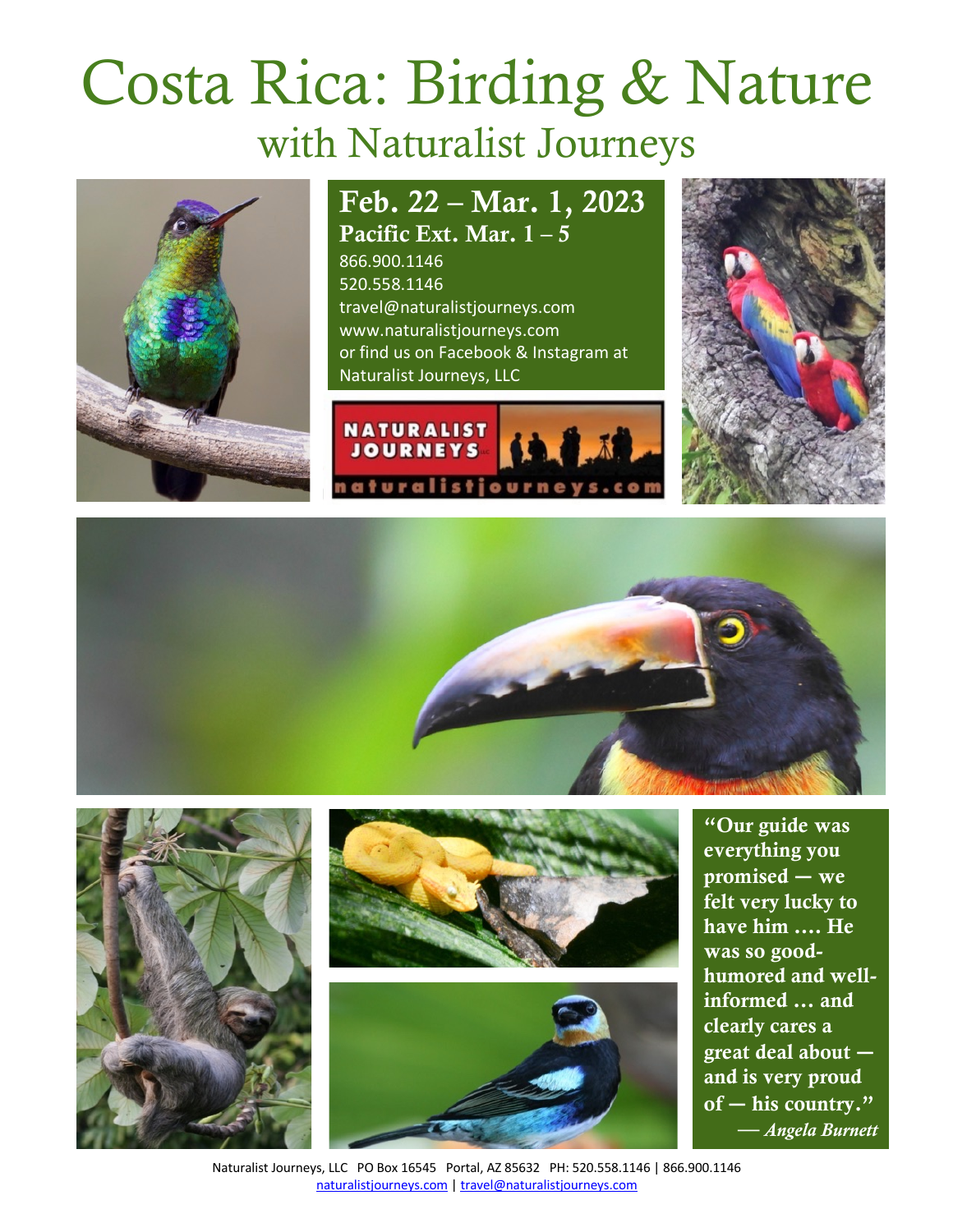Few places rival Costa Rica's ecological diversity. Over a quarter of the country is protected lands, boasting 850 bird species and 200+ mammals. Costa Rica has remained at the top of our list for traveler satisfaction, with talented guides, superb nature lodges, and fabulous birds and mammals.

On this journey, search La Selva Biological Station for Neotropical specialties. Traverse the Continental Divide, from lowland rainforest to cloud forest. Glide down a river looking for secretive birds such as Sunbittern and Green Ibis, several species of kingfisher, Green Iguana, and Mantled Howler Monkey. Relax at a mountain lodge and witness Northern Emerald-Toucanet and Collared Redstart in the wild Savegre Valley, a special place where Resplendent Quetzal nest and American Dipper feed in the rushing stream.

# Tour Highlights

- Search for the stunning Resplendent Quetzal, high in the cloud forest at a private reserve
- Spot Flame-throated Warbler, Flame-colored Tanager, Long-tailed Silky-Flycatcher, and Emerald Toucanet in the splendid Rio Savegre Valley
- Enjoy close-up hummingbird viewing from the verandah at Rancho Naturalista
- Explore and bird the fascinating archaeological site of Guayabo National Monument
- Seek out lowland rainforest specialties at a famous site for tropical research, La Selva Biological Station
- Relax on a Sarapiqui River boat trip as you search for Sunbittern, Green Ibis, and Fasciated Tiger-Heron
- Opt for a five-day Pacific Coast extension to see a mix of species east and west of the Continental Divide

# Tour Summary

8-Day / 7-Night Costa Rican Birding & Nature Tour \$3490, from San José 5-Day / 4-Night Pacific Coast Extension, \$1675 Airport is Juan Santa María International (SJO)

# Day-to-Day Itinerary

# Wed., Feb. 22 Arrival in San José

Welcome to Costa Rica! Today you arrive in San José where you are met at the airport by a representative from Horizontes, our Costa Rican host company, for a private transfer to the Hotel Bougainvillea. We select this boutique hotel for its spacious rooms, friendly service, and spectacular birdy gardens, just outside the door. This is an environmentally-friendly hotel with a commitment to our planet *and* hospitality. Those arriving in time can enjoy a welcome dinner with fellow traveling companions a nd guide. Those that arrive later than dinner have a snack tray on arrival.

*Accommodations at Hotel Bougainvillea (D)*

# Thurs., Feb. 23 Cerro de la Muerte | Cartago | Mirador Quetzales

Those who wish are welcome to get out early and walk the gardens, looking for birds and enjoying the great diversity of tropical flowers.

After breakfast we depart for Cerro de la Muerte (Mountain of Death), part of the Talamanca Mountains. These 11,000 foot peaks were named for early explorers who, traveling on foot or by mule, risked dying of hunger, exposure, or storms.

As we reach the often cloud-enshrouded summit, we stop at the family-run cloud-forest reserve, Paraíso de Quetzales. Here we walk lush forest trails in search of Costa Rica's most famous and elegant bird, the Resplendent Quetzal. Walking the cloud forest trails, we often find a host of other species as well. We then descend into the stunning valley of the Savegre River, a true realm of the Resplendent Quetzal!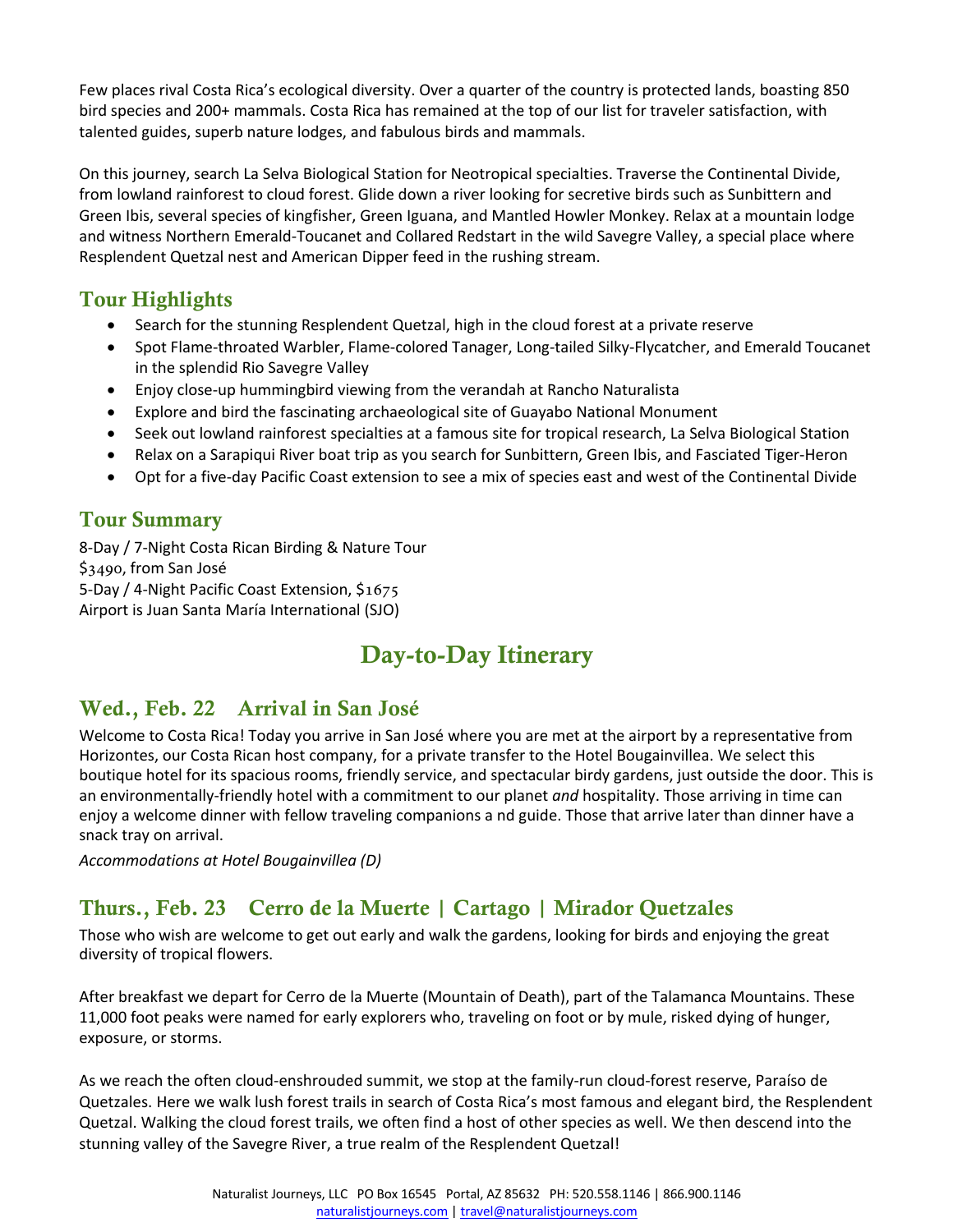Our lodge is situated at a cool 7,000 feet above sea level in an isolated and idyllic valley near the town of San Gerardo de Dota. As we descend into the valley we find a mix of pristine forest, hillside farms, and fantastic views. We stop for photographs and to see what's in bloom along the way.

Over forty years ago, Sr. Ephraim Chacon and his brother opened a road and began a dairy farm and apple orchard in this remote Talamanca Mountain valley. Today several lodges settle naturally into the landscape here, a prime destination for birders. After settling in to our accommodations, we walk one of the lodge's nature trails, learning about the flora and fauna of the tropical cloud forest. With luck, we spot an American Dipper feeding in the rushing trout stream! Enjoy a lovely meal tonight at the lodge's restaurant. *Accommodations at Trogon Lodge (B,L,D)* 

# Fri., Feb. 24 Rio Savegre Valley | Montane Cloud Forests

Today we walk the local road where we get an excellent view of these beautiful Talamanca Range forests and their fantastic residents, like Flame-throated Warbler, Flame-colored Tanager, Long-tailed Silky-Flycatcher, Black Guan, and Northern Emerald-Toucanet. Throughout the valley, various trails lead to waterfalls, secluded canyons, and mountain vistas; several options are available to us.

Resplendent Quetzal are found in this valley year-round, and we often spot them near a favorite fruiting tree where several males may congregate. On trails that wind past rivers and lakes, we look for Collared Trogon, Collared and Slate-throated Redstart, Large-footed Finch, and Sooty Robin.

Montane oak forest dominates the area, including magnificent oaks like Wild Brazilleto, Winter's Bark Tree, and Cipresillo. We take a stab at identifying them and then simply admire the hundreds of species of bromeliads, lichens, mosses, ferns, and the multitude of orchids and colorful flowers. Locals raise fruit on the hillsides and farm trout in small ponds.

For those that wish, a loop hike can be made up and around a ridgeline above the lodge. *Accommodations at Trogon Lodge (B,L,D)*

# Sat., Feb. 25 Turrialba | Rancho Naturalista

After breakfast, we drive back through the mountains toward Turrialba, where our lodge, Rancho Naturalista, lays nestled in another scenic range.

We enjoy lunch at a restaurant along our travel route and, upon our late afternoon arrival at the lodge, we enjoy birding from the veranda. This is a delight ― particularly for those that fancy close-up views of hummingbirds. A number of mid-elevation Caribbean-side specialties can be found here. Temperatures are cooler at a comfortable 3000 feet. At day's end, we are likely to see Keel-billed and Yellow-throated Toucans, and Collared Aracari coming in to roost.

*Accommodations at Rancho Naturalista (B,L,D)* 

## Sun., Feb. 26 Birding Mid-Montane Forests | Rancho Naturalista Grounds

Wake up and bird on the balcony where, with luck, a mixed group of colorful tanagers works the bananas on the feeders. We can hope for Passerini's, Speckled, Bay-headed, Silver-throated, and Summer. White-necked Jacobin are regulars, and a special treat is the tiny Black-crested Coquette. Blue-crowned Motmot and Golden-olive Woodpecker are "yard birds." Indeed, over 200 species have been seen from this balcony! Linger as we may, trails and exploring call.

Though small (125 acres), the reserve has a nice mix of habitats. Open crowns of Cecropia trees afford us good looks at colorful species like Green Honeycreeper, Squirrel Cuckoo, and Blue Dacnis. White-ruffed Manakin and Fasciated Antshrike call, alerting us to their presence along the trails. One of the trails leads us to hummingbird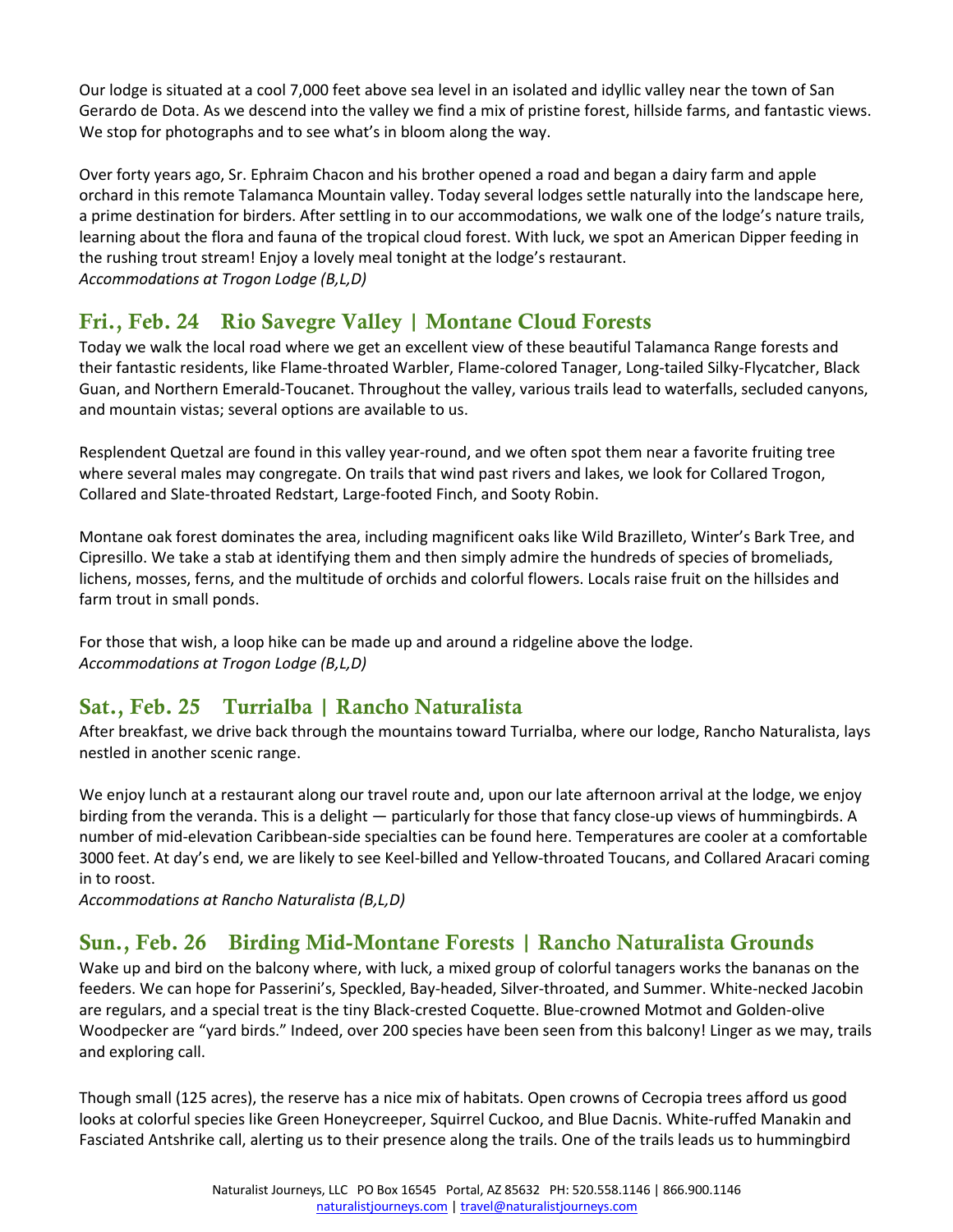feeders set up in the forest. Here we often find the stunning Snowcap, alongside colorful Crowned Woodnymph, Rufous-tailed Hummingbird, and large Green Hermit. *Accommodations at Rancho Naturalista (B,L,D)*

# Mon., Feb. 27 Guayabo National Park

Today we continue on to the Caribbean lowlands. En route, we visit Guayabo National Monument, a fascinating archaeological site where rocks are carved into figures in many stylized forms. Established in 1973, it is the largest and one of the most impressive archaeological sites in Costa Rica. While it does not rival the great Maya civilization sites, this complex settlement lies in a beautiful valley, perched on the side of a mountain. We find cobblestone paths, building foundations, and water canals that date from 1100 BC to 1400 AD. Forests surrounding the site vary from second growth to dense mature forest. Vegetation is lush and beautiful, and mixed flocks of colorful tanagers, grosbeaks, and orioles like the edge-effect of the excavated ruins.

We enjoy lunch along the way at a local restaurant and, once settled in at our hotel, we visit local birding hotspots around this lovely community. Many private gardens attract a rich array of hummingbirds, and having changed elevation, many species, particularly of colorful tanagers, are new. *Accommodations at Selva Verde (B,L,D)* 

# Tues., Feb. 28 La Selva Biological Station | Sarapiqui River Boat Tour

The La Selva Biological Station is one of the premier tropical research stations in the world. Trails wind between laboratories and researchers' residences, and then fan out to primary and secondary forests where nature abounds. Lowland rainforest is particularly diverse here, as the property is located near the confluence of two major rivers—the Rio Puerto Viejo and the Sarapiqui. The reserve is nearly 4,000 acres and connects to a forest corridor that ascends up through nearby Braulio Carrillo National Park, providing links to middle and higher elevations.

La Selva comprises 1,600 hectares (3,900 acres) of tropical wet forests and disturbed lands. Four major tropical life zones define the contiguous corridor now protecting a large portion of Costa Rica's biodiversity. Recorded here are more than half of Costa Rica's almost 900 species of birds, 1850 species of vascular plants, and a rich array of mammals, insects, reptiles, and amphibians. Each year, La Selva's Christmas Bird Count is among the highest in numbers.

On trails near the Sarapiqui River we hope to see the beautiful Agami Heron and perhaps an elusive Sungrebe. Some of the other elusive species we may find include Great Curassow, Great or Slaty-breasted Tinamous, Great Potoo, and possibly Bare-necked Umbrellabird. We should see Crimson-collared and Golden-hooded Tanagers, Rufous Motmot, endemic Black-cheeked Woodpecker, beautiful Snowy Cotinga, and, high on thermals above, King Vulture. Pied Puffbird and Great Jacamar are sit-and-wait predators that dart from perches to capture large insects. Orange-billed Sparrow are gaudy denizens of the forest floor.

Butterfly enthusiasts, prepare to be amazed at all the species, including several large electric-blue Morphos. Central American Agouti and White-nosed Coati are mammals we often find.

In the late afternoon, we venture out on the Sarapiqui River for a boat trip; late afternoon is a great time to find secretive birds like Sunbittern, Green Ibis, Fasciated Tiger-Heron, several kingfishers, herons, and egrets. Yellownaped and White-crowned Parrots make raucous noise overhead, joined by the smaller Olive-throated Parakeet. It's beautiful to be out on the water where the temperature is cool and views of the mountains are spectacular. *Accommodations at Selva Verde (B,L,D)*

# Wed., Mar. 1 Departures or Extension

Enjoy breakfast at the hotel before departing. We must tear ourselves away as our bus departs for San José and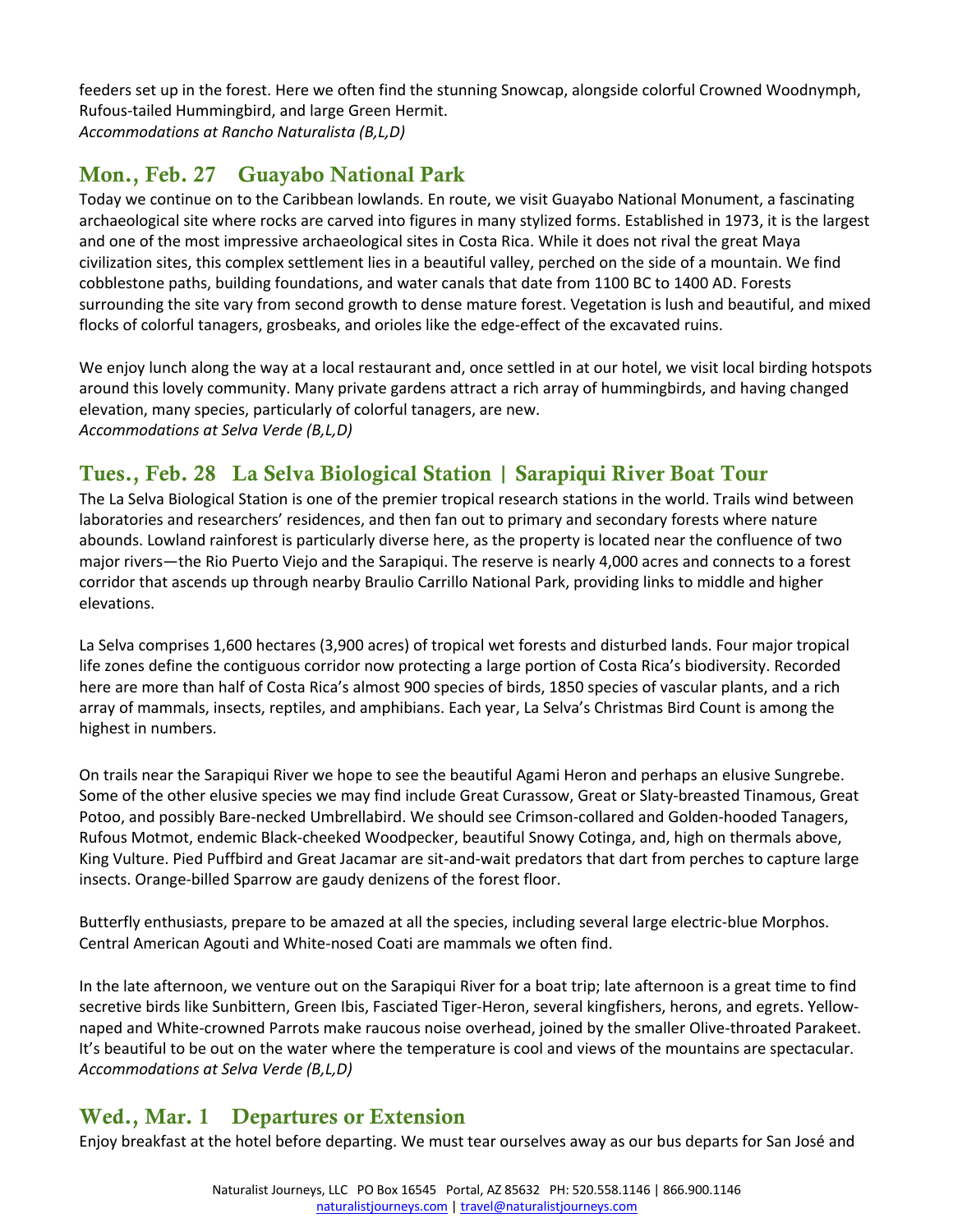the airport―or, a better idea: If time permits, veer off towards the Pacific Ocean and Costa Rica's west side by joining our Pacific Coast Extension. By choosing the extension, you get to experience the widest range of habitats and species available―the Pacific side of the divide hosts a grand array of different species. Taking the main tour and extension together gives you a great cross-section of the country.

# Pacific Coast Extension

## Wed., Mar. 1 Central Pacific Coast

After leaving friends at the airport, our group continues on its way to the Central Pacific area, where we stay in a lovely valley with a rushing river, close to the Pacific Ocean. We arrive in time for lunch. The hotel and dining room sit aside a small river, and there is a steady stream of species coming in, including toucans and aracaris.

This afternoon we take a mangrove boat trip on the Tarcoles River. This is a great complement to our boat trip on the Sarapiqui, showing you two sides of the country. If time permits, especially if we have not seen macaws on our boat trip, we stop on a high bridge with expansive views. Though busy with traffic, this is the best place in Costa Rica to watch for Scarlet Macaw returning to roost sites. Their calls alert us and, as we wait to see their dazzling colors, we find a host of other species such as Mealy Parrot and, close-at-hand, noisy Rufous-naped Wren.

*Accommodations at Cerro Lodge (B,L,D)* 

## Thurs., Mar. 2 Carara National Park

This morning we have an early start to enjoy a full morning of birding at Carara National Park, a place many consider to be one of the top ten birding spots in Central America. Here we witness birds and wildlife of a transition forest, walking trails and searching for birds, butterflies, and mammals. This park can claim almost unparalleled diversity along the Central American Pacific Coast, as many species here are at the edge of their range. This is the northern reach of species at home in Pacific Rainforest, and the southern reach for those associated with Pacific Dry Forests.

Carara's forests' more open nature makes it easier for us to find birds. Carara is an excellent place to observe an army-ant swarm and its attendant feeding antbirds. We may find Scaly-breasted Hummingbird or Blue-throated Goldentail. Orange-collared Manakin, Black-hooded Antshrike, Dot-winged Antwren, Dusky Antbird, and Chestnut-backed Antbird are among the more secretive species we hope to find. Vegetation is impressive in this important ecological reserve.

After lunch, we drive to La Ensenada, a country lodge on a lake. This family-run lodge, where we stay the next two nights, features 20 simple, but comfortable, cabins, a swimming pool, and a delightful open-air restaurant that prepares local foods. The lodge is part of a working cattle ranch and fruit farm, and also part of a 100-acre wildlife reserve. All cabins have ceiling fans, wood paneling, high ceilings, and private terraces. This special property holds some of the last remaining primary (old growth) dry forest, as well as a mangrove ecosystem, and is on the beautiful Gulf of Nicoya.

As we settle in, watch the sky for Magnificent Frigatebird and Brown Pelican; we may also be able to enjoy the antics of colonies of Montezuma Oropendola, Piratic Flycatcher, Squirrel Cuckoo, and colorful Cherrie's Tanager and Spot-breasted Oriole in the trees.

*Accommodations at La Ensenada Lodge (B,L,D)*

#### Fri., Mar. 3 Boat & Tractor Tours

After breakfast at the hotel, we venture out to enjoy a great birding site near the Gulf of Nicoya at a private reserve.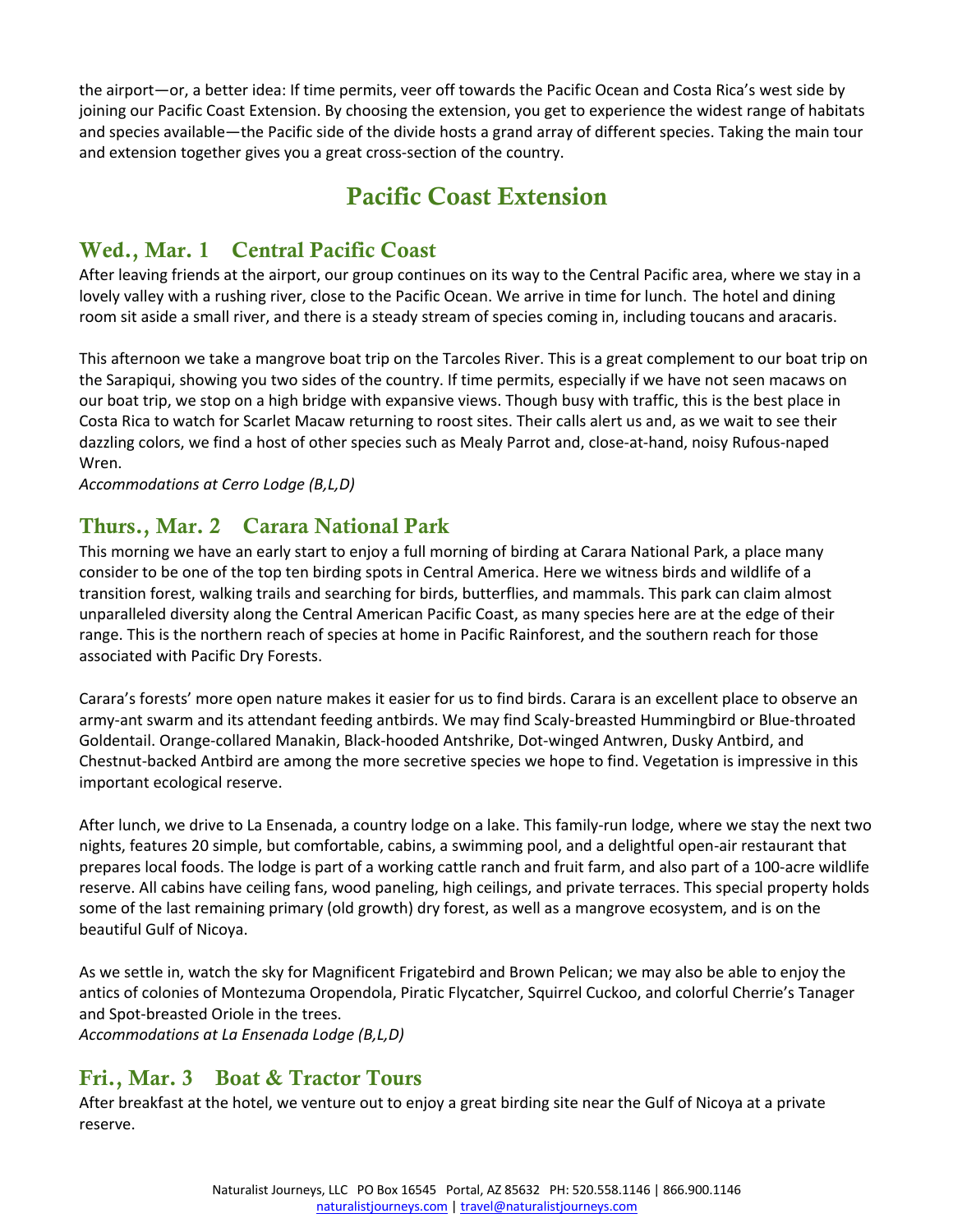The deltas of the Bebederas River, or Rio Abangeres, both have a tremendous array of wetland habitats: mangroves, swamps, swamp forests, both fresh and saltwater marshes, and lagoons. Herons and egrets congregate here, joined by the ancient-looking Wood Stork. A verdant oasis in the driest region of Costa Rica, the Gulf of Nicoya is a birdwatcher's paradise. Because the Tempisque is a tidal river, salt-water loving Crocodiles venture upstream. More than 300 species of birds have been recorded here, and an estimated 250,000 wading birds and waterfowl winter here, giving us tremendous opportunities for spectacular sightings.

Large-scale seasonal flooding occurs here; as the dry season progresses, the wetland habitat shrinks, concentrating the bird population. Black-bellied and Fulvous Whistling Ducks can be quite common in some years, and many North American ducks winter in the estuary. Touring by boat is the perfect way to explore its riches. At cooler times of the day we walk trails in tropical dry forest. The limestone cliffs in this area pose quite a contrast to the volcanic region we previously visited. There are also pre-Hispanic archaeological sites in the region.

In the afternoon we tour the ranch by tractor, ending our day with wine and cheese at sunset―such a life! In dry forests we watch for White-throated Magpie-Jay, Streak-backed Oriole, Banded Wren, and Black-headed Trogon. We then return to the lodge for dinner and a relaxing evening to tally our wildlife sightings. *Accommodations at Ensenada Lodge (B,L,D)*

## Sat., Mar. 4 Hacienda Solimar Private Reserve | Return to San José

The reserve is an excellent place to look for mammals such as peccaries or coatimundis. We offer an early morning option for those that are keen.

In the afternoon, we return to San José. We stop in a small town at a park where children play, and where, in the past, we've had luck finding very tame Black-and-White Owl. We also stop at our favorite ice cream store, yum!

Tonight we enjoy a farewell dinner with friends as we prepare to depart in the morning. *Accommodations at the Hotel Bougainvillea (B,L,D)*

## Sun., Mar. 5 Departures

After breakfast we offer a group transfer to San José's Juan Santamaría International Airport to take your flights back home. Keep in mind that you should be at the airport almost three hours ahead of your flight, so watch those early morning departures! It's very nice to have a leisurely morning at this lovely hotel and gardens. If you must leave early we can arrange a private transfer for you (small additional cost), shared with others if they are also leaving early. Otherwise, we suggest you plan on flights out after 12:00 PM. *(B)*

# Tour Details

#### Plan Ahead!

Protect yourself with Allianz Travel Insurance. Please note, starting in January 2017, Naturalist Journeys pays 100% of your flight carbon offset.

#### Cost of the Journey

Cost of the journey (Main Tour) is \$3490 DBL / \$3890 SGL, from San José, Costa Rica. This cost includes all accommodations, meals as specified in the itinerary, professional guide services, other park and program entrance fees and miscellaneous program expenses. Cost of the Pacific Coast extension is \$1675 DBL / \$1850 SGL.

Tour cost does not include: round-trip transportation from your home city to San José, optional activities, or items of a personal nature such as laundry, telephone charges, maid gratuities, or beverages from the bar.